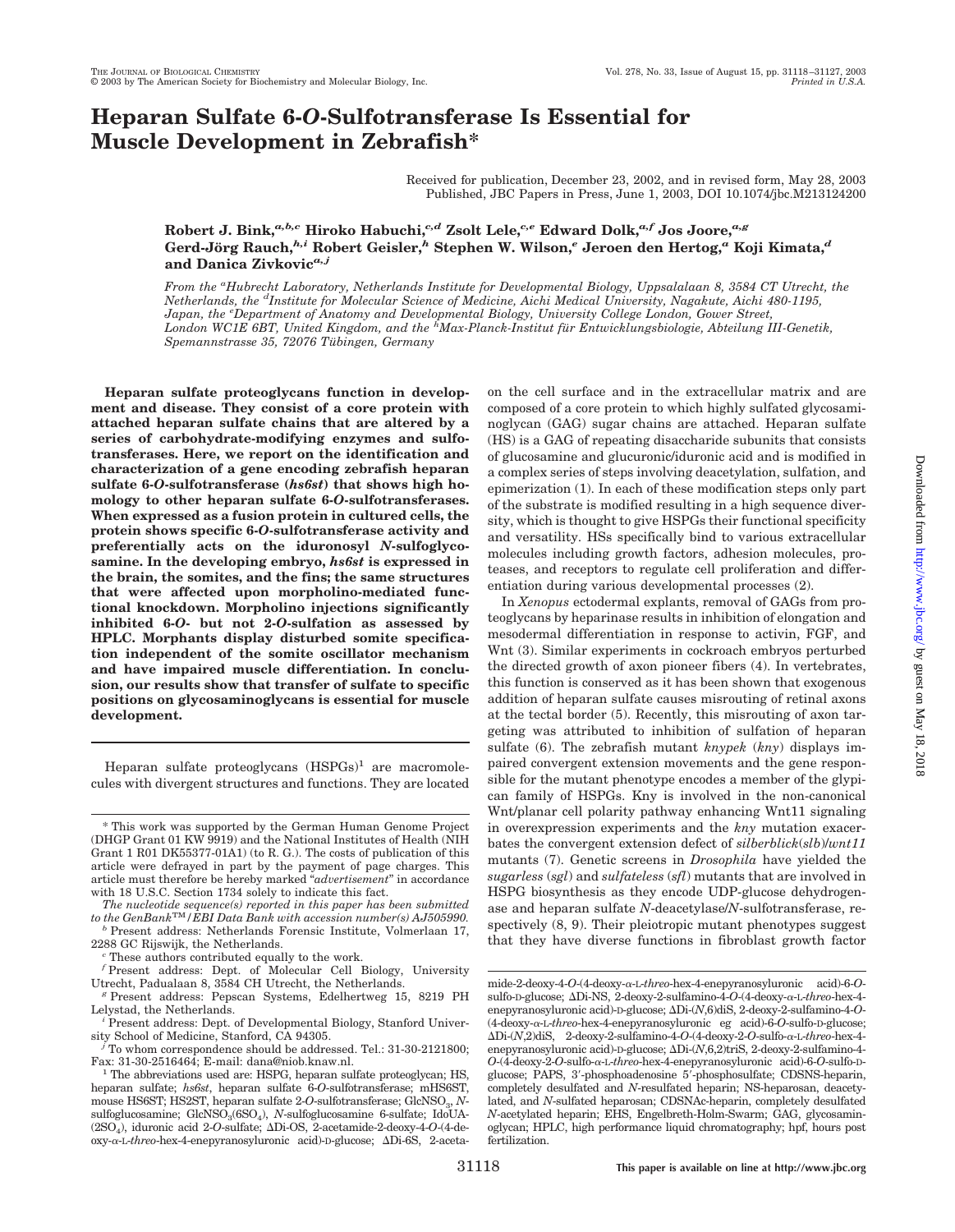(FGF) and Wnt signaling (8, 9). Similarly, examination of the *Drosophila tout-velu* mutant and the *Ext1*-deficient mouse, that both lack heparan sulfate co-polymerase, indicate that HSPGs are essential for Hedgehog signaling (10, 11, 12). Recently, it has also been demonstrated that the heparan-specific sulfatase, QSulf1, alters the sulfation state of GAGs, which in turn regulate Wnt signaling (13).

One major challenge in understanding the function of various HSPGs in development is to clarify the specific role the different side-chain modifications play in altering their function. The importance of number and position specificity of sulfate groups on heparan sulfate is demonstrated by the mouse heparan sulfate 2-*O*-sulfotransferase knock-out that exhibits renal, eye, and skeletal defects (14), and by mice lacking proper *N*-deacetylase/*N*-sulfotransferase-1 function resulting in pulmonary hypoplasia, atelectasis and respiratory distress syndrome (15).

Here we report the cloning and characterization of zebrafish heparan sulfate 6-*O*-sulfotransferase (*hs6st*). We demonstrate that Hs6st transfers sulfate specifically to position 6 of *N*sulfoglucosamine. During early development, *hs6st* is expressed most prominently in the somites, the brain, and the fins. A loss-of-function phenotype obtained by injection of morpholino antisense oligonucleotides results in a significant and specific inhibition of 6-*O*-sulfation and affects structures that express *hs6st*. Importantly, morphants display disrupted somitic muscle development due to the combined effect of impaired anterior somite specification and later defects in muscle differentiation, which eventually leads to severe muscle degeneration.

#### EXPERIMENTAL PROCEDURES

*Zebrafish and Embryos—*Zebrafish (Danio rerio) were kept and bred according to standard protocols (16).

*EST Clone, Chemicals, and Morpholinos—*The zebrafish EST clone (RZPD CloneID MPMGp609N1048; accession no. fd09d05.y1) was purchased from the Deutsches Ressourcenzentrum für Genomforschung GmbH (RZPD). Heparitinase I (EC 4.2.2.8), II and III (EC 4.2.2.7), chondroitin, CDSNS-heparin, 6ODS-heparin, heparan sulfate from pig aorta, heparan sulfate from EHS tumor and an unsaturated heparan sulfate disaccharide kit were obtained from Seikagaku Corp. NS-heparosan was prepared by chemical deacetylation and *N*-sulfation from *N*-acetyl heparosan, which was prepared from *Escherichia coli* K5 by Dr. Terumi Saito, Kanagawa University. [<sup>35</sup>S]PAPS was prepared as described previously (17). Standards of unsaturated disaccharides were purchased from Seikagaku Corp. Morpholinos were designed by and obtained from Gene Tools, LLC. Sequences were as follows: Hs6st-MO (1), 5'-GATTTCCCATCCATCTTCTCGCTGG-3', Hs6st-MO (2), 5'-GT-GAAAGCATTACTCGGTTGTGCGG-3', inverted Hs6st-MO, 5'-GGT-CGCTCTTCTACCTACCCTTTAG-3'. Morpholinos were solubilized in injection buffer (18) at the concentration of 50 mg/ml. The resulting stock solution was diluted to working concentrations as indicated, in injection buffer prior to injection into one to four-cell stage zebrafish embryos.

*Genetic Mapping Analysis—*Radiation hybrid mapping was carried out as described previously (19).

*In Situ Hybridization—*Probe synthesis and *in situ* hybridization were carried out as described previously (20).

*Construction of pFLAG-CMV2-hs6st—*For the construction of the expression vector, the PCR product containing the open reading frame of *hs6st* was inserted into the pFLAG-CMV2 expression vector (Eastman  $K$ odak  $Co$ ).

*Tranfection of cDNAs and Transient Expression of Hs6st in COS-7*  $Cells$ —COS-7 cells  $(5.5 \times 10^5)$  precultured for 48 h in a 60-mm culture dish were transfected with 5  $\mu$ g of pFLAG-CMV2-hs6st or pFLAG-CMV2 alone using LipofectAMINE according to the manufacturer's recommended protocol (TransFact, Promega). After incubation in Dulbecco's modified Eagle's medium containing 10% (v/v) fetal calf serum and antibiotics for 72 h, the cells were washed with  $PBS(-)$ , scraped, and homogenized in 1 ml of 10 mM Tris-HCl, pH 7.2, 0.5% (w/v) Triton X-100, 0.15 M NaCl, 20% glycerol, 10 mM  $MgCl<sub>2</sub>$ , and 2 mM  $CaCl<sub>2</sub>$ . The homogenates were subjected to stirring for 1 h and then centrifuged at  $10,000 \times g$  for 30 min. FLAG fusion proteins in the supernatant (cell extract) were isolated by anti-FLAG M2 (Sigma) affinity chromatography according to the manufacturer's protocol, and the activities of Hs6sts in the supernatants and FLAG-bound fractions were measured as described below.

*Assay for Sulfotransferase Activities—*Sulfotransferase activities were determined as described previously (23). Briefly, the standard reaction mixture (50  $\mu$ l) contained 2.5  $\mu$ mol of imidazole-HCl, pH 6.8, 3.75  $\mu$ g of protamine chloride, 25 nmol (as hexosamine; 500  $\mu$ M) of acceptor glycosaminoglycans, 50 pmol of  $[^{35}{\rm S}]$  PAPS (about 5  $\times$   $10^5$  cpm,  $1 \mu$ M), and enzyme. After incubation for 20 min at 37 °C, the reaction was stopped by heating at 100 °C for 1 min. Carrier chondroitin sulfate  $A(0.1 \mu \text{mol as }$  glucuronic acid) was added to the reaction mixture and the 35S-labeled polysaccharides were isolated by precipitation with ethanol containing 1.3% potassium acetate and 0.5 mM EDTA, followed by gel chromatography on a Fast Desalting column to remove [35S]PAPS and its degradation products. The amounts of enzymes added to the reaction mixture were chosen so as to obtain a linear incorporation of [<sup>35</sup>S]sulfate. One unit of enzyme activity was defined as the amount required to transfer 1 pmol of sulfate/min to CDSNS-heparin. Analysis of the reaction products for the specificity and sulfation position was performed by HPLC as described previously (23) with some modifications. Briefly, 35S-labeled products were digested with a mixture of 10 milliunits of heparitinase I, 5 milliunits of heparitinase II, and 10 milliunits of heparitinase III in 40  $\mu$ l of 50 mm Tris-HCl, pH 7.2, 1 mm CaCl<sub>2</sub>, and 4  $\mu$ g of bovine serum albumin at 37 °C for 2 h. The digests were subjected to gel chromatography on Superdex 30 pg equilibrated with 0.2 M  $NH_4HCO_3$ . The <sup>35</sup>S-labeled disaccharide fractions were injected into a PAMN column together with standard unsaturated disaccharides of the kit. Fractions of 0.6 ml were collected and radioactivity was measured.

*Chromatographic Analysis of Isolated Glycosaminoglycans of Zebrafish Embryos—*Embryos at the one-cell stage were injected with 1.0 ng of Hs6st-MO (1) and 1.5 ng Hs6st-MO (2) simultaneously. Embryos were collected at the 48 hpf stage and freeze-dried. The dried samples were treated with 0.2 M NaOH for 16 h at room temperature. Subsequently, samples were neutralized with 4 M HAc, DNase, and RNase were added and incubated for 2 h at 37 °C. Then proteinase K was added, and the reaction mixture was incubated for 16 h at 37 °C. The reaction was stopped by heating at 100 °C for 5 min, and samples were centrifuged at 13,000 rpm for 10 min to remove insoluble material. The supernatants were diluted with an equal volume of Tris-HCl buffer (50 mM, pH 7.2) and loaded on a DEAE-Sephacel column equilibrated with Tris-HCl buffer containing 0.2 M NaCl. The columns were washed with 10 column volumes of Tris-HCl buffer and then eluted with 4 column volumes of 2 M NaCl in Tris-HCl buffer. The eluates were precipitated with 2.5 volumes of cold 95% ethanol containing 1.3% potassium acetate and the glycosaminoglycans were recovered by centrifugation. The GAGs were digested with a mixture of 10 milliunits of heparitinase I, 5 milliunits of heparitinase II, and 10 milliunits of heparitinase III in 40  $\mu$ l of Tris-HCl buffer, 1 mm CaCl $_2$  and 4  $\mu$ l of bovine serum albumin at 37 °C for 2 h. After filtration of the digests with Ultrafree-MC, unsaturated disaccharides in the filtrates were analyzed by a reversed-phase ion-pair chromatography using Senshu Pak column Docosil and determined with a fluorescence detector.

*Bodipy-ceramide Staining—*Bodipy-ceramide labeling was performed as described (21).

#### RESULTS

*Isolation of Zebrafish hs6st—*To isolate genes that may participate in neural plate regionalization, a subtractive hybridization experiment was performed.<sup>2</sup> One of the resulting cDNA clones, R1, was sequenced and appeared to be a partial *hs6st* cDNA clone. We obtained the full-length clone by searching the zebrafish EST data base. One clone (MPMGp609N1048) was 100% identical to the cDNA fragment so we sequenced it to completion. The largest open reading frame encoded a protein of 469 amino acids (Fig. 1*A*), which was homologous to HS6STs from various organisms (Table I). Highest homology was found to the human and murine HS6ST-1 and HS6ST-2 proteins. However, by amino acid comparison (Table I) and phylogenetic tree analysis (Fig. 1*B*) we could not assign zebrafish Hs6st to

<sup>2</sup> R. J. Bink, J. Joore, S. van de Water, and D. Zivkovic, manuscript in preparation.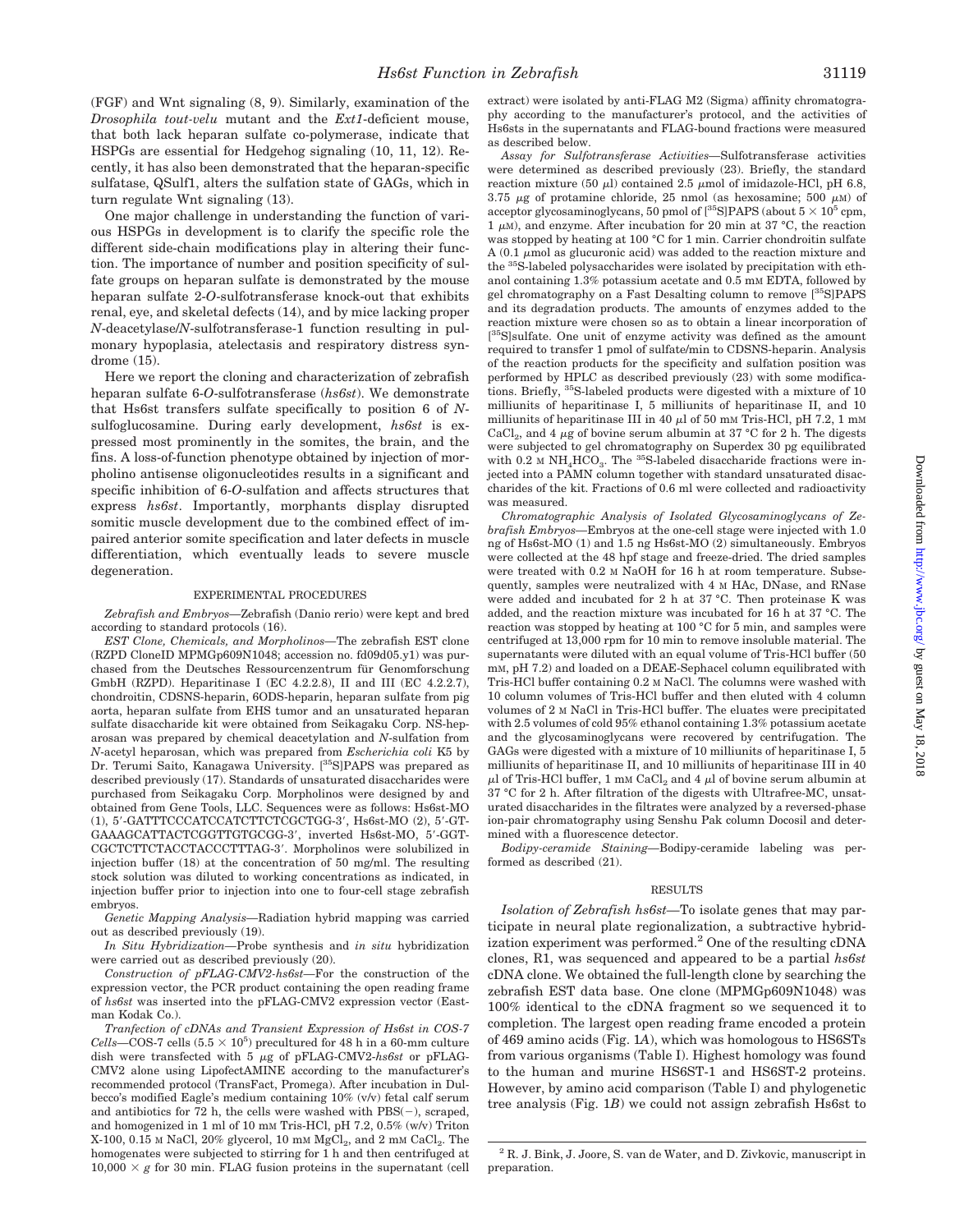

FIG. 1. **The deduced amino acid sequence and phylogenetic relationships of the Hs6st gene product.** *A*, the deduced amino acid sequence of the Hs6st gene product. In the protein sequence, the putative PAPS binding sites that were predicted by x-ray crystallography analysis of estrogen sulfotransferase (22) are underlined for 5'-phosphosulfate and for 3'-phosphate in PAPS. Two potential *N*-glycosylation sites are indicated (*bold italic*). DNA and amino acid sequences of Hs6st were submitted to GenBankTM/EMBL (accession: AJ505990). *B*, phylogenetic tree of murine (*m*), human (*h*), zebrafish (*zf*), *Drosophila* (*d*), and *C. elegans* (*ce*) HS6ST proteins.

*%*

TABLE I *Amino acid sequence comparison of zebrafish Hs6st with HS6ST homologues of other species (23, 52, 53, 54, 81)*

Human HS6ST-1 56.9 Human HS6ST-2 55.9 Mouse HS6ST-1 56.1<br>Mouse HS6ST-2 55.2

Mouse HS6ST-3 51.8 *Drosophila* HS6ST 38.4<br> *C. elegans* HS6ST 37.6

Mouse HS6ST-2

*C. elegans* HS6ST 37.6

HS6STs Identity

|                                             | TABLE II                            |  |
|---------------------------------------------|-------------------------------------|--|
| Overexpression of zebrafish heparan sulfate |                                     |  |
|                                             | 6-O-sulfotransferase in COS-7 cells |  |

COS-7 cells were transfected with vector alone (FLAG-CMV2) or plasmid containing the zebrafish *hs6st* (FLAG-CMV2-*hs6st*). Enzyme activities of HS6ST and HS2ST in the cell extract were determined as described under "Experimental Procedures." Values represent means S.D. of triplicate independent experiments.

| Plasmids                               | HS2ST activity                 | HS6ST activity                                                          |
|----------------------------------------|--------------------------------|-------------------------------------------------------------------------|
| FLAG-CMV2-hs6st<br>FLAG-CMV2 (control) | $1.6 \pm 0.1$<br>$1.5 \pm 0.1$ | pmol/min/mg protein pmol/min/mg protein<br>$4.2 + 0.1$<br>$1.3 \pm 0.1$ |

one of the two homologues. By calculating a Kyte-Doolittle hydrophobicity plot of the Hs6st protein sequence, a hydrophobic segment was found in the amino-terminal part (data not shown) that is characteristic for heparan sulfotransferases (23). This hydrophobic segment suggests that Hs6st is a type II transmembrane protein located in the Golgi apparatus where HSPGs are synthesized initially (24).

The genetic map position of *hs6st* was determined by radiation hybrid mapping (19). *hs6st* colocalizes with z3872 mapped on linkage group 14 (55.5 cM from top) of the MGH zebrafish map (zebrafish.mgh.harvard.edu).

*Determination of Heparan Sulfate 6-O-Sulfotransferase Activity—*The *hs6st* cDNA was transfected into cultured cells, and the expressed protein was examined for the HS6ST activity. The HS6ST activity, defined as the amount required to transfer 1 pmol of sulfate/minute to CDSNS-heparin, in cells transfected with *hs6st* was more than 3-fold higher as compared with the control vector (Table II). The HS2ST activity was not changed upon transfection of *hs6st*. These results demonstrate that recombinant Hs6st transfers sulfate to position 6 of *N*sulfoglucosamine residues in CDSNS-heparin.

To compare the sulfotransferase activity of zebrafish Hs6st to that of other organisms, we investigated its sulfotransferase activity for various heparin derivatives, heparan sulfates from different sources, and other GAGs (Table III) including:

#### TABLE III

*Acceptor substrate specificities of the recombinant zebrafish heparan sulfate 6-O-sulfotransferase purified by anti-FLAG antibody affinity column chromatography*

Sulfotransferase activities were assayed using various glycosaminoglycans as acceptors and the values indicate the rate of incorporation into various substrates relative to that into CDSNS-heparin. Sulfotransferase fractions were prepared from COS-7 cells transfected with pFLAG-CMV-*hs6st.*

| Substrate                         | Relative sulfotransferase<br>activity of Hs6st |
|-----------------------------------|------------------------------------------------|
|                                   | $\%$                                           |
| CDSNS-heparin                     | 100                                            |
| CDSNAc-heparin                    | 2.6                                            |
| NS-heparosan                      | 9.1                                            |
| Heparan sulfate (mouse EHS tumor) | 27.4                                           |
| Heparan sulfate (pig aorta)       | 10.9                                           |
| 60DS-heparin                      | 2.1                                            |
| Chondroitin                       | 0                                              |

CDSNS-heparin, CDSNAc-heparin, NS-heparosan, heparan sulfate from mouse EHS tumor and pig aorta, 6ODS-heparin, and chondroitin. Hs6st was able to transfer sulfate to CDSNSheparin, NS-heparosan, and heparan sulfate but not to CDSNAc-heparin, 6ODS-heparin, and chondroitin. Furthermore, the ratio of the activity between NS-heparosan and CD-SNS-heparin was less than 0.1 at all the concentrations tested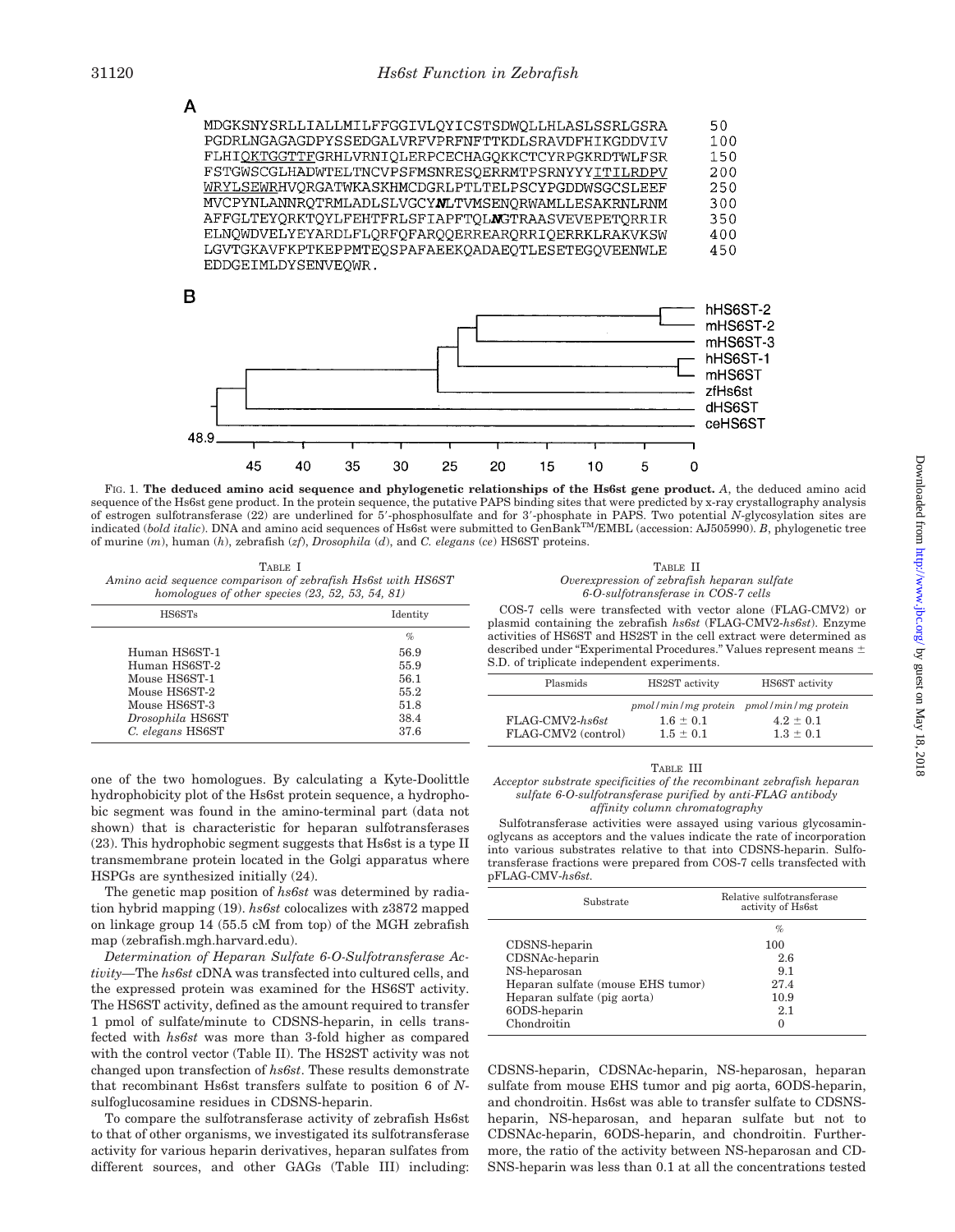

FIG. 2. **Analysis of Hs6st activity and acceptor substrates.** *A*, effects on the activities of Hs6st of variable concentrations of acceptor substrates. The activities of sulfotransferases were measured using 0.07 units of the recombinant enzymes as described under "Experimental Procedures" except that various amounts of CDSNS-heparin  $(\mathord{\bullet})$  or NS-heparosan (O) were added. Values represent means of duplicate independent experiments. *B* and *C*, HPLC analysis of <sup>35</sup>S-labeled products derived from CDSNS-heparin (*B*) and heparan sulfate of pig aorta (*C*) incubated with purified recombinant Hs6st and [35S]PAPS. Labeled products by sulfotransferase reactions were digested with a mixture of heparitinases and the disaccharide fractions were subjected to PAMN columns. The *dotted line* in *B* indicates the concentrations of  $\text{KH}_{2}\text{PO}_{4}$ for the elution. The *black dots*  $\Theta$  show the elution patterns of <sup>35</sup>Slabeled digests. The *arrows* in *B* and *C* indicate the elution positions of: Di-6S (1), Di-NS (2), Di-(N,6)diS (3), Di-(N,2)diS (4), Di- (N,6,2)triS (5).

(Table III, Fig. 2*A*). This indicates that Hs6st preferred iduronosyl *N*-sulfoglucosamine since NS-heparosan contains only glucuronic acid and not its epimer iduronic acid. These data are very similar to the sulfotransferase activity values found for mHS6ST-1 and not to values for mHS6ST-2 (23).



FIG. 3. *In situ* **expression pattern of** *hs6st* **mRNA.** *A*, ubiquitous expression at the 60% epiboly stage. *B*, a seemingly concentrating expression to the prospective brain at the 2-somite stage, dorsal view, anterior up. *C*, expression of *hs6st* in the brain and the anterior trunk at 24 hpf, lateral view, anterior to the left. *D*, expression in the head at 24 hpf in a dorsal view. *E*, expression in the somite boundaries (*arrowheads*) and in the ventral part of the posterior trunk at 24 hpf. *F*, expression at 48 hpf showing *hs6st* transcripts in the head and in the finbuds (*arrows*), dorsal view.

To further determine the specificity of Hs6st function, the structure of the 35S-labeled products was analyzed after incubation of purified Hs6st, 35S-labeled PAPS and CDSNS-heparin or heparan sulfate of pig aorta (Fig. 2, *B* and *C*). Most of the radioactivity in the disaccharide fractions derived from both acceptor substrates was recovered at the position of Di- (*N*,6)diS, and a low level of radioactivity eluted in an unknown peak between  $\Delta$ Di-6S and  $\Delta$ Di-NS. Furthermore, <sup>35</sup>S-labeled  $\Delta$ Di- $(N,6,2)$ triS was also produced using heparan sulfate as acceptor. These results show that Hs6st transfers sulfate groups to position 6 of GlcNSO3 residues and to position 6 of  $GlcNSO<sub>3</sub>(6SO<sub>4</sub>)$  residues.

*Expression Pattern of hs6st during Zebrafish Embryonic Development—*Northern blot analysis revealed that *hs6st* was not maternally expressed (data not shown). The spatio-temporal pattern of zygotic *hs6st* expression was analyzed by whole mount *in situ* hybridization. At the onset of gastrulation, *hs6st* is ubiquitiously expressed in the entire blastoderm (Fig. 3*A*). During early somitogenesis the staining seems to concentrate to the anterior CNS (Fig. 3*B*). Consistently, at 24 hpf the brain and the eyes of the embryo show intense staining. Importantly, expression was also restricted to the somitic boundaries as well as to the ventral part of the tail (Fig. 3, *C–E*). The rostral expression persisted until at least the 48 hpf stage when the fin buds contained high levels of the *hs6st* transcripts as well (Fig. 3*F*).

*Morpholino-mediated Knockdown of Hs6st Results in Specific 6-O-Sulfation Inhibition—*To assess the developmental function of Hs6st, we have selectively blocked the translation of the *hs6st* mRNA using morpholino antisense oligonucleotides, which have been proven to be effective and specific translational inhibitors in zebrafish (18) and were shown to phenocopy a wide variety of earlier described mutations (25). For knockdown experiments we used two morpholinos of non-overlapping sequence as this method yielded a higher frequency of knockdown phenotypes whereas possible nonspecific undesired mistargeting effects were reduced (Ref. 26, data not shown).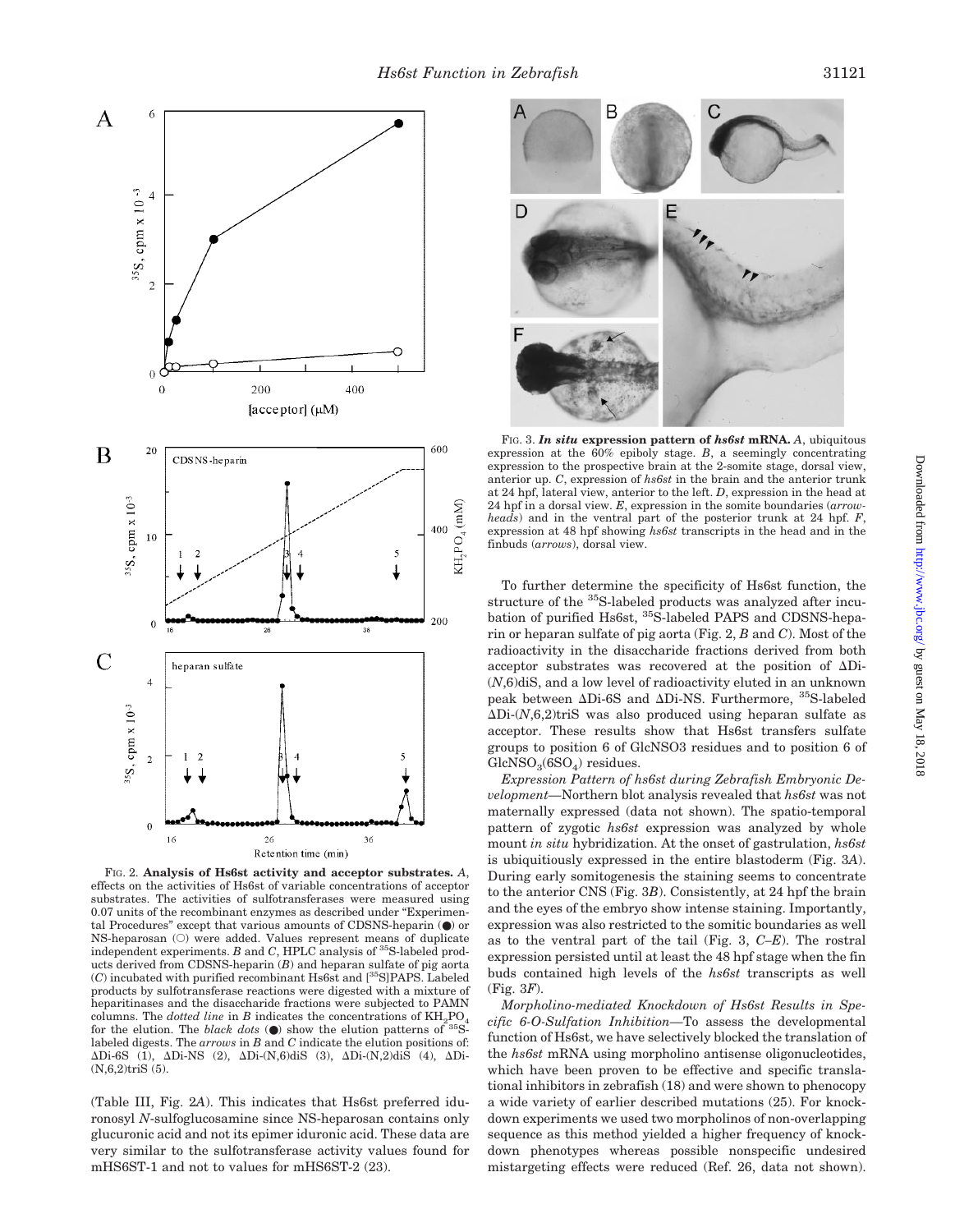*Disaccharide composition analysis in wild-type and Hs6st morphants*

Hs6st morpholino injection results in specific 6-*O*-sulfation decrease as judged from the HPLC analysis of disaccharide components of 48 hpf wild-type and morphant samples. Second and third columns; absolute HPLC values for different residues: fourth column, relative increase and decrease of disaccharide composition.

|                  | Wild type | Morpholino injected | Relative in/decrease |
|------------------|-----------|---------------------|----------------------|
|                  |           |                     | $\%$                 |
| $Di-OS$          | 53.0      | 57.3                | $+8.1$               |
| Di-NS            | 15.4      | 17.2                | $+11.7$              |
| $Di-6S$          | 5.5       | 4.4                 | $-20.0$              |
| $Di-(N,6)diS$    | 6.2       | 3.7                 | $-40.3$              |
| $Di-(N,U)diS$    | 9.7       | 8.7                 | $-10.3$              |
| $Di-(N,6,U)triS$ | 10.2      | 8.8                 | $-13.7$              |

This technique allowed us to specifically inhibit 6-*O*-sulfation, which is a great advantage when compared with the more general inhibition of proteoglycan/protein sulfation by for example chlorate (27–29). As controls, inverted morpholinos were used (see "Experimental Procedures") that resulted in wildtype embryos upon injection.

Specificity of the injected morpholinos was assessed by determining the sulfation profile of disaccharide components of wild-type *versus* morpholino-injected embryos that showed the morphant phenotype. In 48 hpf embryos, highest decrease of sulfation (40.3%) in morphants was found for 6-*O*-sulfation of  $N$ -sulfoglucosamine residues (production of  $\Delta \text{Di}(N, 6)$ diS (Table IV)). As compared with the disaccharide components of wildtype embryos, *N*-sulfation increased, and 2-*O*-sulfation decreased slightly (Table IV). Analysis of heparan sulfate compositions was performed in duplicate with a similar outcome. From these results, we conclude that Hs6st morpholino injection inhibits 6-*O*-sulfation specifically albeit not completely.

*Phenotypic Characteristics of Hs6st Morphants—*The morpholino-mediated knockdown of Hs6st activity resulted in dramatic phenotypic abnormalities that were already visible during somitogenesis (Fig. 4). Control experiments in which embryos were injected with inverted Hs6st-morpholinos did not alter the wild-type phenotype throughout development indicating the specificity of the morpholinos (Fig. 4, *A* and *B*). Embryos injected with Hs6st morpholinos demonstrated convergent-extension defects, reminiscent of *knypek* (*kny*)/*glypican* zebrafish mutants (7), that became more obvious as development proceeded (Fig. 4*C*, see also Fig. 6, *G–J*). Often the tail was curled and to a certain extent, morphants displayed transient and variable brain apoptosis between 24 and 48 hpf (Fig. 4*C*). As a consequence, the size of the head in morphants was reduced later in development (Fig. 4, *D* and *E*). In contrast, the brain ventricles had an inflated and oedemic appearance possibly due to the overproduction of cerebrospinal fluid. Transverse sections of the brain of 48 hpf embryos show that both the size of the white matter composed of the nerve tracts and the gray matter composed of somata, were significantly reduced in Hs6st morphants although the gray matter was relatively less affected (Fig. 4, *F* and *G*). Strikingly, we also regularly observed a reduction in the size of the pectoral fins at 96 hpf (Fig. 4, *D* and *E*), a structure that showed expression of *hs6st* (Fig. 3*F*).

*Knockdown of Hs6st Disrupts Muscle Development in Zebrafish—*The most obvious defects in Hs6st knockdown embryos were seen in somite development. Nomarski images of somites of 48 hpf morphant embryos reveal abnormal muscle fiber structure with undifferentiated cells present (Fig. 5, *A–C*). To investigate somite abnormalities further, we utilized Bodipy-ceramide, a lipophilic, vital dye to reveal cell morphology. In 24 hpf wild-type embryos, somites have a chevron shape with clear boundaries. The adaxial cells at the horizontal my-



FIG. 4. **Phenotypical defects of Hs6st morphants.** *A*, lateral view of a 48 hpf wild-type embryo. *B*, lateral view of a 48 hpf embryo injected with 3.75 ng Hs6st inverted morpholino. *C*, lateral view of a 48 hpf Hs6st morphant of reduced size displaying a curly tail. *D* and *E*, dorsal view of a 96 hpf wild-type embryo (*D*) and a 96 hpf morphant (*E*). The size of the mid- and hindbrain as can be seen by the distance from the middle of the lens to the posterior end of the ear (*bar*) as well as the size of the fin (*arrow*) was reduced. *F* and *G*, transversal sections of 48 hpf embryos at the level of the otic vesicle (*arrowhead*) show a strong reduction of the white matter (*arrow*) in a representative morphant (*G*) as compared with the wild-type  $(F)$ . Injections were done with 1.0 ng of Hs6st-MO  $(1)$  and 1.5 ng of Hs6st-MO (2). *Wt*, wild type; *inv. MO-inj.*, inverted Hs6st morpholino-injected; *MO-inj.*, Hs6st morpholino-injected.

oseptum can be clearly distinguished by their morphology (Fig. 5*D*). Morpholino injections resulted in a range of phenotypes that could qualitatively be categorized as weak, intermediate, or strong. In weakly affected Hs6st morphants, muscle cell morphology is normal but there are local interruptions in the vertical myoseptae, which result in cells spanning across the somitic boundary (Fig. 5*E*). In embryos with qualitatively more severe defects, however, muscle differentiation seems to be affected at an earlier step. Some somitic cells are smaller, do not show the classic elongated shape observed in wild-type embryos and breakdown of intersomitic boundaries is even more pronounced (Fig. 5*F*). By 72 hpf, somite defects become very severe in morphant embryos (Fig. 5, *G–I*). In less strongly affected embryos, somites have large rounded cells, which appear to be only empty shells with intact membrane surrounding them as shown by their exclusion of Bodipy-ceramide (Fig. 5*H*). In more severe cases, muscle degeneration is almost complete, the empty cells observed in weaker affected embryos are completely reabsorbed leaving large intercellular spaces with barely a few muscle cells remaining connected to each other and to the remnants of the intersomitic boundaries (Fig. 5*I*). The fact that we observed slight qualitative differences in severity of morphant phenotypes within the same batches of injection experiments as indicated by weak (Fig. 5, *B*, *E*, *H*) and strong (Fig. 5, *C*, *F*, *I*) phenotypes may be due to unequal spreading of injected morpholino solution resulting in slightly different active concentrations in the early embryo. This could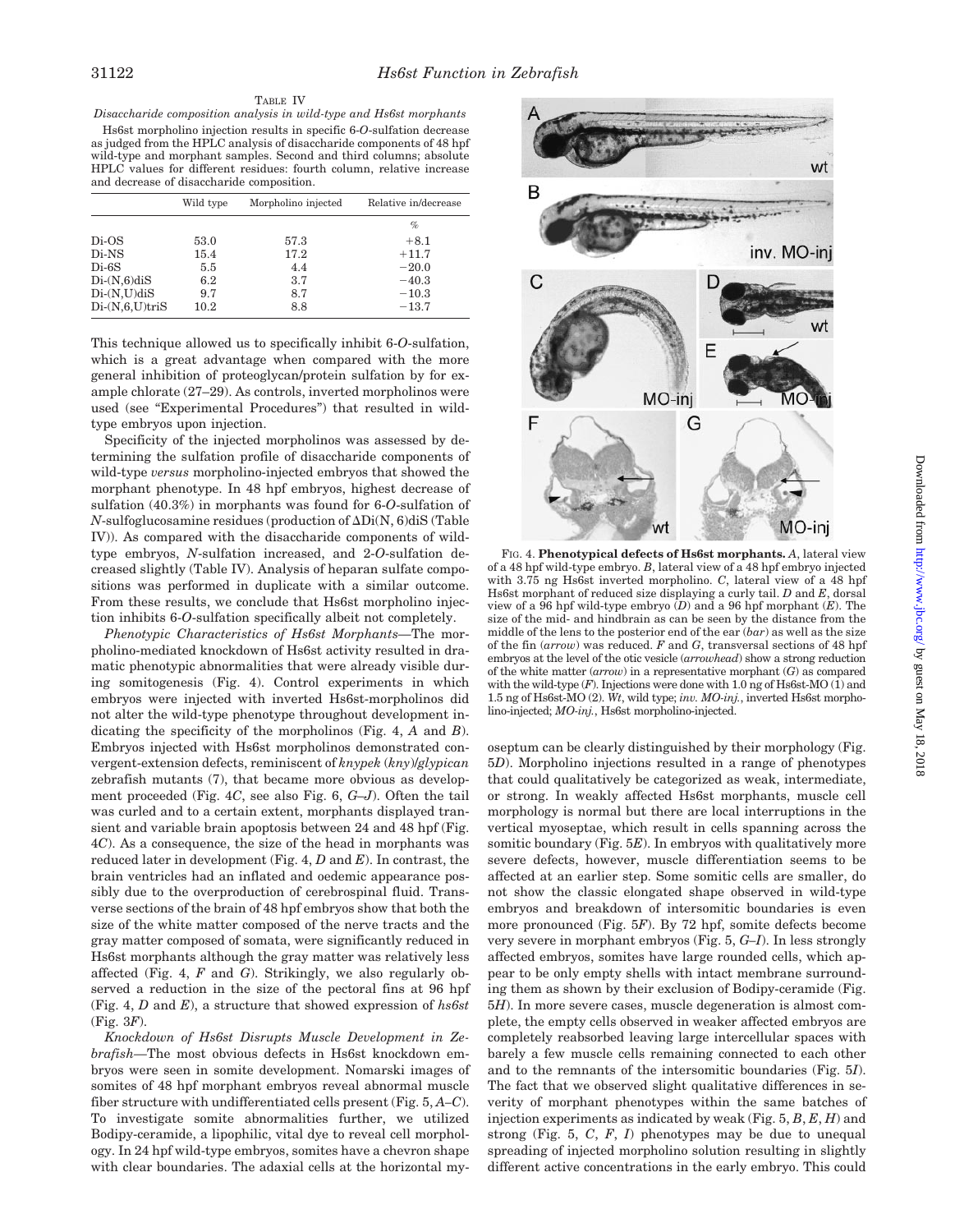FIG. 5. **Somitic muscle degeneration in Hs6st morphants with phenotypes qualitatively categorized as weak or strong.** Lateral views of wildtype (*A*, *D*, *G*), weaker (*B*, *E*, *H*), and stronger (*C*, *F*, *I*) morphant somite phenotypes as revealed by DIC microscopy and by Bodipy-ceramide staining and confocal microscopy. *Red arrows* show breakdown of somitic boundaries, *blue arrows* indicate small, round, undifferentiated-looking cells. *Blue asterisks* show the large empty cells surrounded by intact cell membrane. *A–C*, 48 hpf; *D--F*, 24 hpf; *G–I*, 72 hpf. *Wt*, wild type; *MO*, morpholino-injected.



result in mild and strong phenotypes at later stages of development.

*Knockdown of Hs6st Does Not Affect the Somite Oscillator Mechanism but Disturbs Expression of Anterior Somite Markers—*Next we set out to investigate what mechanism leads to the abnormal somitic boundaries observed in morphant embryos. To this end expression of different marker genes was assessed in qualitative terms. In 10-somite stage wild-type embryos *myoD*, a bHLH transcription factor involved in muscle differentiation is expressed in adaxial cells and in the posterior part of the newly formed somites (Refs. 30 and 31, Fig. 6*A*). In 15-somite stage Hs6st morphants the striped pattern in the mature somites is severely disturbed (Fig. 6*B*). We hypothesized that the oscillator mechanism regulating zebrafish somitogenesis might be affected. To this end, we analyzed the expression pattern of *her1* and *deltaD*, two effectors of the zebrafish somitic clock (32, 33, 34). In embryos with perturbed oscillator function, *her1* and *deltaD* are expressed throughout the presomitic mesoderm instead of the normal stripe pattern (35). Even severe Hs6st morphants, however, displayed a wildtype-like *her1* and *deltaD* stripes of expression in the most recent forming somites (Fig. 6, *C–F*) suggesting that the oscillator function is not affected by Hs6st knockdown. Interestingly however, the striped pattern shows left-right asymmetry in about one-third of the injected embryos, which suggests asynchrony during somite development.

To examine antero-posterior specification within the somites, *notch5* and *notch6*, two genes encoding Delta receptors and expressed in the posterior and anterior part of the somites, respectively, were analyzed (36). At the 10-somite stage, somites were expanded laterally as judged from *notch5* and *notch6* expression patterns most likely due to early aberrant convergent extension movements (Fig. 6, *G–J*). In contrast to the defects observed with later *myoD* distribution, Hs6st morphants did not display obvious change in the expression pattern of *notch5* indicating that posterior somite identity was unaffected (Fig. 6, *G* and *H*). Expression of *notch6* in the last 4–5 somites however was somewhat reduced, which suggests that anterior somite specification may be impaired (Fig. 6, *I*

and *J*). *Mesp-b* is a functional homologue of mammalian *mesp2* (37), a bHLH transcription factor, which is segmentally expressed in two or three stripes in the anterior regions of somite primordia and is responsible for anterior somite specification upstream of *notch5* and *notch6* in zebrafish (Refs. 38 and 39, Fig. 6*K*). Knockdown of Hs6st results in reduced expression of *mesp-b* at the 5-somite stage as compared with wild-type expression but the segmental pattern of the transcript is still detectable (Fig. 6, *K* and *L*). These results suggest that partial loss-of-function of Hs6st does not impair the somitic clock mechanism but affects later *mesp-b*-dependent steps during somite patterning.

*Hs6st Is Required for Proper Muscle Differentiation—*To investigate the molecular basis of somitic defects we analyzed marker genes involved in muscle development. In 24 hpf wildtype embryos, *myoD* is expressed in the individual somites in which expression of  $m$ *voD* in the posterior-most somites is slightly stronger (Fig. 7*A*). In morphant embryos, *myoD* is clearly expressed more intensely in all somites along the antero-posterior axis (Fig. 7*B*). As development proceeds, *myoD* is down-regulated in wild-type embryos with only remnants of *myoD* mRNA left in the somites (Fig. 7, *C* and *E*). Interestingly, *myoD* expression is maintained at high level in the somites of 48 hpf morphant embryos (Fig. 7, *D* and *F*) suggesting that differentiation is perturbed. As it is possible that lingering activity of *myoD* interferes with the process of normal differentiation, we next examined  $\alpha$ -tropomyosin expression, one of the first structural protein genes to be activated during this process (40). However, no changes were detected in its expression indicating that the initial steps of differentiation proceeded correctly (Fig. 7, *G* and *H*). Slow muscle in zebrafish develops from a subset of somitic cells, which can be found closest to the notochord and therefore referred to as adaxial cells (41, 42). Muscle pioneer (MP) cells differentiate from the adaxial cells and express *eng2* (43, 44). As early *myoD* expression indicated that adaxial cell specification is normal, we examined whether separation of MP cells from the adaxial cell lineage occurred properly. We found that *eng2* mRNA levels were significantly higher along the A-P axis but no lateral or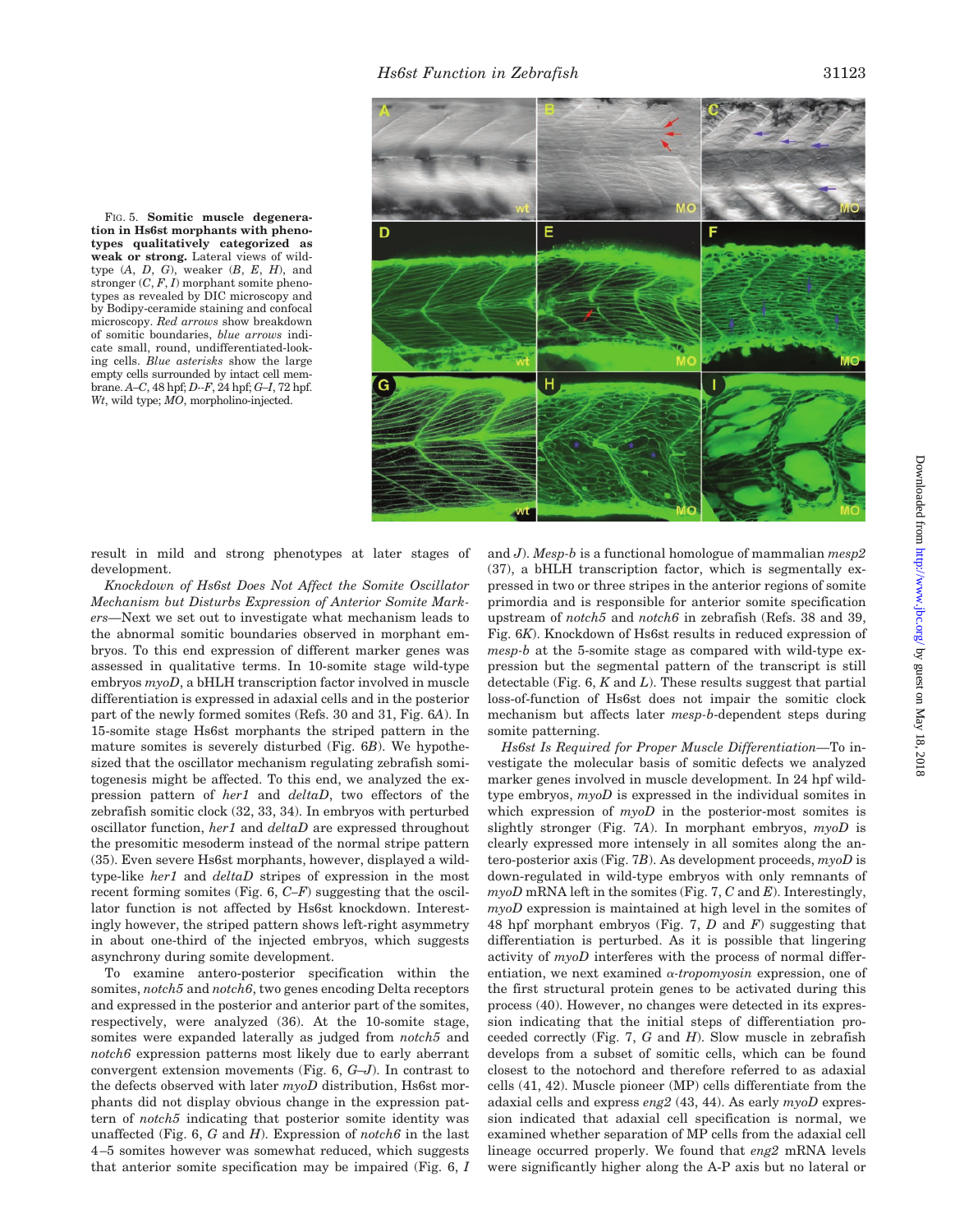

FIG. 6. **Hs6st morphants display normal somite oscillator function but have impaired anterior somite specification as shown by qualitative analysis of expression of marker genes.** *A* and *B*, expression of *myoD* in the mature somites is disrupted in morphants. *C–F*, expression of *deltaD* (*C* and *D*) and *her1* (*E* and *F*) is comparable in wild-type and Hs6st morphants. *G* and *H*, expression of *notch5* in the posterior half of the somites is normal in Hs6st morphants as compared with wild type. *I* and *J*, expression of *notch6* in the anterior half of the somites is reduced particularly in the posteriormost somites of Hs6st morphants. *K* and *L*, expression of *mesp-b* in the forming somites is reduced but still present in Hs6st morphants. *A* and *B*, 15-somite stage; *C* and *D*, *G–J*, 10-somite stage; *E*, *F*, *K*, *L*, 5-somite stage. *Small black arrows* and *arrowheads* indicate the striped expression pattern of various genes. The *red arrows* show left-right asymmetry in *deltaD* expression. *Large black arrowheads* in *I* and *J* show decreased *notch6* expression in morphant embryos. *Double arrows* in *G* and *H* indicate the increased width of morphant embryos as compared with wild type. *Wt*, wild type; *MO*, morpholino-injected.



FIG. 7. **Muscle differentiation is perturbed in Hs6st knockdown embryos.** *A* and *B*, elevated expression of *myoD* in the horizontal midline and in the anterior part of the somites of 24 hpf morphants. *C–F*, *myoD* expression remains high in 48 hpf morphant embryos. *G–H*, expression of -*tropomyosin,* one of the first terminal differentiation markers in the somites, is not affected in 24 hpf morphants. *I–L*, expression of *eng2* along the A-P axis is enhanced at 24 hpf in Hs6st morphants. *Wt*, wild type; *MO*, morpholino-injected.

dorsoventral expansion was detected (Fig. 7, *I–L*). These results suggest that somitic muscle differentiation is arrested at an early stage, which might lead to its later degeneration.

As signals from axial tissues are known to regulate gene expression in paraxial mesoderm, we next investigated structural integrity and signaling from the axial mesoderm. In zebrafish, the gene coding for the  $\alpha$  chain of type II collagen  $(col2a1)$ , is expressed in a number of chondrogenic and nonchondrogenic tissues including the floorplate, the notochord

and the hypochord (Refs. 45 and 46, Fig. 8*A*). In 24 hpf morphants, expression is present in all three tissues but mRNA levels remained elevated in the notochord whereas floorplate and hypochord expression decreased (Fig. 8*B*). Also, the cellular morphology of the vacuolar cells in the notochord is affected, which indicates that cellular proliferation or differentiation might be perturbed by Hs6st morphants.

Shh and other members of the Hedgehog family have been shown to regulate somite differentiation in zebrafish as well as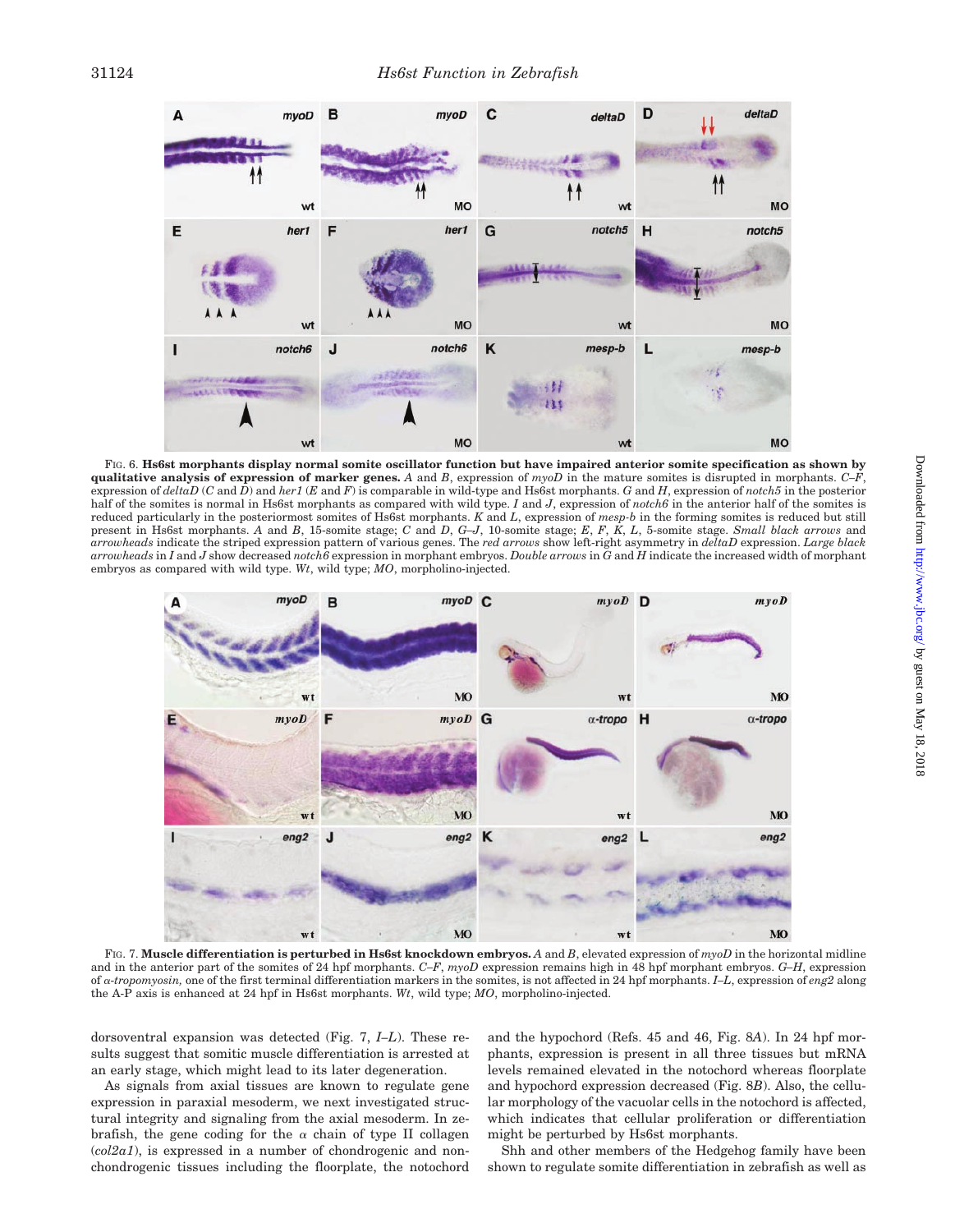

FIG. 8. **Expression pattern analysis of** *col2a1***,** *shh,* **and** *ptc1* **in Hs6st morphants at 24 hpf.** *A* and *B*, lateral view of *col2a1* expression in a wild-type and in a Hs6st morphant embryo reveals the presence of midline axial mesodermic structures (notochord, hypochord) and an intact floor plate. *C–H*, normal expression of *shh* in the floorplate of Hs6st morphants. *E* and *F*, expression of *shh* in the head region. Hs6st morphants lack the dorsal expression at the zona limitans interthalamica found in wild-type embryos. *I–N*, somitic *ptc1* expression surrounding the notochord is normal in morphants. *A–L*, lateral views; *M* and *N*, optical cross-sections of the trunk. *Wt*, wild type; *MO*, morpholino-injected.

in higher vertebrates (47–49). In 24 hpf zebrafish embryos, *shh* is expressed in the brain, the floorplate and in the posterior end of the notochord (Ref. 50, Fig. 8, *C*, *D*, *G*, *H*). In 24 hpf morphants, notochordal, and floor plate expression was normal, but the dorsal extension of the zona limitans interthalamica, was absent (Fig. 8, *E* and *F*). To investigate if Hedgehog signaling from axial tissues is normal in morphant embryos we used the *patched1* (*ptc1*) marker gene. *Ptc1* is a *shh* receptor, expressed in a pattern complementary to that of *shh* in the central nervous system and in the paraxial mesoderm of zebrafish embryos and has been shown to be regulated by Hedgehog signaling (51). In Hs6st morphants, somitic *ptc1* expression surrounding the notochord is not affected indicating that enhancement of *eng2* expression is unlikely to be a result of altered Hedgehog signaling by Hs6st (Fig. 8, *I–N*).

In summary, the above *in vivo* experiments have shown that Hs6st is essential during somite specification and differentiation of muscle cells albeit Hs6st acts independent of the somite oscillator mechanism.

### DISCUSSION

Enzymes that modify HSPGs play essential roles during development. The fact that an enormous structural diversity of GAGs is created by deacetylation, sulfation, and epimerization indicates that a complex scaffold of proteoglycans is attached to the cells. Heparan sulfate 6-*O*-sulfotransferase is one of these modifying enzymes and here we describe its expression, biochemical activity, and examine its functions during zebrafish muscle development.

In contrast to the mouse and human that have multiple HS6ST homologues (23, 52, 53), *Xenopus*, *Drosophila* and zebrafish have only one described gene coding for HS6ST so far (Refs. 6 and 54, this study). The 3-fold increase in HS6ST activity as found for zebrafish Hs6st was comparable to the values found in *Drosophila* for HS6ST activity (54). The phylogenetic analysis using simple homology search does not indicate clearly which is the true mouse orthologue of zebrafish *hs6st*. Comparison of expression data is not very informative in this regard as the study describing the expression patterns of putative homologues in mouse and *Xenopus* have been limited to later stages of development (6, 23). Biochemical evidence however, demonstrates that based on the ratio of HS6ST activity between CDSNS-heparin and NS-heparin (23), the zebrafish gene is acting in a fashion most similar to murine HS6ST-1. In biological assays to examine its cellular function we observed a specific HS6ST activity as sulfate groups were predominantly transferred to position 6 of *N*-sulfoglucosamine. Surprisingly, injection of two non-overlapping morpholinos did not result in a 100% inhibition of sulfate transfer as assessed by the analysis of disaccharide components in 48 hpf morphant and wild-type embryos. Unfortunately, due to the lack of an antibody against Hs6st, we were not able to analyze whether morpholino injection abolished Hs6st protein levels completely in morphant embryos, which leaves two possible explanations for the observed specific but partial 6-*O*-sulfation in morphants. Zebrafish may possess more than one gene coding for an enzyme with HS6ST activity similarly to the situation in the mouse and in humans (52, 53). Alternatively Hs6st activity may partially be recovered by 48 hpf of development, similarly to what was found for other proteins in transient knockdown studies (55–57).

In summary, our data suggest that zebrafish Hs6st is the homologue of mHS6ST-1. Whether zebrafish encodes multiple homologues of Hs6st can only be answered definitively upon completion of the zebrafish genome sequence.

The expression pattern of *hs6st* suggested a role in several developmental processes, which were confirmed in the functional knockdown experiments. *Hs6st* mRNA is present in three main areas in the zebrafish: the brain, the pectoral fins, and the somites. One characteristic of Hs6st morphants was the reduction of white matter in which axon bundles reside. HSPGs are highly abundant in the white matter of rat and chick embryonic brains and are involved in neurite outgrowth and axonal guidance (58, 59). Moreover, it has been shown that the composition of heparan sulfate with respect to 2-*O* and 6-*O* sulfation might be responsible for proper targeting of retinal ganglion cell axons in *Xenopus* (6). It is possible that in ze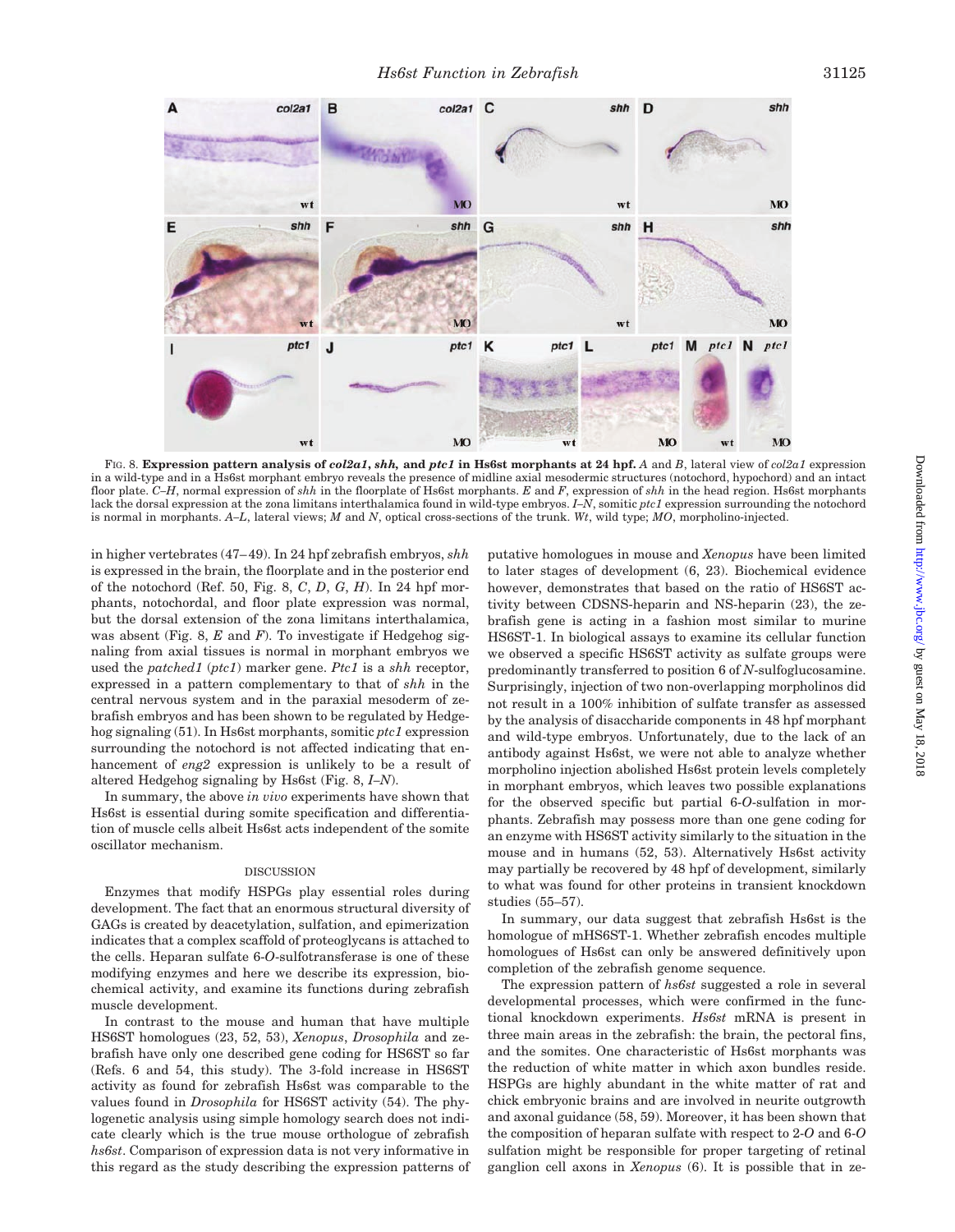brafish other proteoglycans are involved primarily in this process as in our knockdown experiments optic nerve formation and the optic tract is not affected (data not shown). Supporting this idea is the recent data demonstrating that strong repellent guidance of regenerating optic axons in zebrafish embryos has mainly been ascribed to chondroitin sulfates but not to heparan sulfates (60). *Hs6st* expression was also found in the pectoral fins of 48 hpf zebrafish embryos. In accordance, morphant embryos display reduced pectoral fins at 5 dpf. The mechanism of Hs6st action in fin development is at present unclear and requires further study.

In vertebrates, almost all skeletal muscle is derived from the somites. Knockdown of Hs6st function appears to affect muscle development at several levels including: 1) perturbing *mespb*dependent somite patterning demonstrating the impaired anterior somite specification, 2) maintaining high levels of *myoD* expression during somitogenesis in contrast to wild-type embryos that display a down-regulation of *myoD* expression as development proceeds indicating that differentiation processes are affected in Hs6st morphants, 3) causing severe muscle degeneration at later stages as observed by Bodipy-ceramide labeling, and *myoD* expression by an as yet unclear mechanism.

The zebrafish somitic clock, responsible for directing proper division of the unsegmented paraxial mesoderm, consists of *her1* and components of the Delta-Notch signaling pathway although the exact details of its mechanism are still under dispute (35, 61, 62). Expression of *notch6* that is localized to the anterior part of the somites is slightly reduced in Hs6st morphant embryos, particularly in the posteriormost, newly formed somites while expression of the posterior marker *notch5* is unaffected. *Mesp-b,* a gene involved in promoting anterior somite fate (38) was also perturbed in morphants suggesting that zebrafish Hs6st is required in a step of the A-P patterning pathway upstream of *mesp-b*. As the striped expression pattern of both *her1* and *deltaD* is present in Hs6st morphants, the observed *mespb*-dependent defects seem to occur without the direct involvement of the somite oscillator mechanism. These findings are in agreement with *her1* being active during anterior somite specification independently of *mesp-b* (38).

For proper differentiation of muscle precursor cells in the somites, the correct spatio-temporal activation of myogenic genes is required and these genes are regulated by Wnts, Hhs BMPs, and FGFs (63, 64) secreted by cells of various surrounding tissues. Recently, it has been demonstrated that expression of *myogenin* in the mouse limb bud (65), is temporally and spatially coincident with expression of two proteoglycan core protein genes, decorin, and syndecan-3 (66). Furthermore, syndecan-3 is synthesized by myoblasts and inhibition of its expression results in acceleration of muscle differentiation in an FGF-2-dependent manner (67). In Hs6st morphant zebrafish embryos,  $myoD$  expression in the somites is maintainted and increased as compared with wild-type embyros suggesting that proper sulfation might play a role in controlling proper spatiotemporal pattern of muscle differentiation. This is supported by the fact that we also observed an increase of *eng2* expression, a homeodomain repressor gene that is expressed in muscle pioneer cells along the somitic myoseptum (41). At later stages, we observed severe degeneration of muscle cells in the somites of Hs6st morphants indicating that the activity of Hs6st is essential for proper muscle cell development. Whether this feature is a direct consequence of the perturbed differentiation is currently unclear but our observation that *myoD* expression is not reduced in morphant somites might indicate a connection between these events. As *eng2* expression marks a subset of slow muscle forming adaxial cells in zebrafish that are not affected by knockdown of *hs6st*, further experiments are necessary.

HSPGs have a significant role in modifying various cellular signaling processes (2). One of the pathways, that has been shown in this context, is the Wnt pathway. Wnts have been shown to control myogenesis in mammalian systems (68, 69, 70). Wnts bind with high affinity to heparin and heparan sulfate and it is now generally thought that Wnt signaling is regulated through their binding to heparan sulfate moieties on cell surface HSPGs in the extracellular matrix (13, 71–75). Our data supports a genetic interaction between Hs6st and Wnt signaling as in Hs6st morphants we observed an up-regulation of *myoD* and *eng2* expression, which are both described as Wnt target genes in mice (76, 77). Also, the strong Hs6st knockdown phenotype is reminiscent to *kny*, a glypican mutant, which has severe convergent extension defects, that potentiates Wnt11 function in a dose-dependent manner (7). However, further experiments are needed to address the precise functional link between Hs6st and Wnt signaling in myogenesis.

Hedgehog signaling has also been linked to HSPG synthesis and sulfation. *Tout-velu*, a heparan-sulfate copolymerase gene related to the mammalian tumor supressor genes *EXT1* and *EXT2*, is required for proper diffusion of the long-range Hedgehog signal during wing disc patterning in *Drosophila* (10, 12). Mutants of the *sulfateless* gene have impaired *N*-deacetylase/ *N*-sulfotransferase function and lack *N*-, 2-*O*-, and 6-*O*-sulfation. The *sulfateless* gene is essential for proper Wg, FGF as well as Hh signaling in *Drosophila* (9, 78, 79). Our experiments have revealed an increase in *eng2* expression in the somites; a feature that has been obtained previously by increased Hedgehog signaling (47). In contrast to our results however, these experiments also resulted in D-V as well as lateral expansion of *eng2*-expressing cells in the somites. Since this is not the case in Hs6st morphants it appears that Hs6st might not act by affecting midline Hedgehog signaling. This was confirmed by the unchanged expression of *ptc1*, a known Hh target gene (51).

In conclusion, this is the first report that demonstrates that reduced transfer of 6-*O*-sulfation by Hs6st to GAG chains causes developmental defects as shown in an *in vivo* situation during vertebrate development. Gross HSPG modifications are brought about by chemical compounds such as chlorate, a very potent, but nonspecific inhibitor of sulfation that reduces the PAPS concentration (27–29) and these modifications interfere with developmental processes such as neural tube closure (80). Our results demonstrate that even subtle changes in sulfate moieties of GAGs brought about by morpholino-mediated knockdown of Hs6st show pleiotropic developmental phenotypes with most obvious effects on proper muscle formation in an intact *in vivo* model.

*Acknowledgments—*We thank S. van de Water and B. Schepman for technical assistence and J. Korving for histological sectioning. We thank the animal care facility for services rendered. We also thank the members of the Zivkovic, Den Hertog, and Van Eeden laboratories for helpful discussions and J. Bakkers for critically reading the manuscript.

#### **REFERENCES**

- 1. Esko, J. D., and Selleck, S. B. (2002) *Annu. Rev. Biochem.* **71,** 435–471
- 2. Perrimon, N., and Bernfield, M. (2000) *Nature* **404,** 725–728
- 
- 3. Itoh, K., and Sokol, S. Y. (1994) *Development* **120,** 2703–2711 4. Wang, L., and Denburg, J. L. (1992) *Neuron* **8,** 701–714
- 5. Walz, A., McFarlane, S., Brickman, Y. G., Nurcombe, V., Bartlett, P. F., and Holt, C. E. (1997) *Development* **124,** 2421–2430
- 6. Irie, A., Yates, E. A., Turnbull, J. E., and Holt, C. E. (2002) *Development* **129,** 61–70
- 7. Topczewski, J., Sepich, D. S., Myers, D. C., Walker, C., Amores, A., Lele, Z., Hammerschmidt, M., Postlethwait, J., and Solnica-Krezel, L. (2001) *Dev. Cell* **1,** 251–264
- 8. Hacker, U., Lin, X., and Perrimon, N. (1997) *Development* **124,** 3565–3573
- 9. Lin, X., Buff, E. M., Perrimon, N., and Michelson, A. M. (1999) *Development* **126,** 3715–3723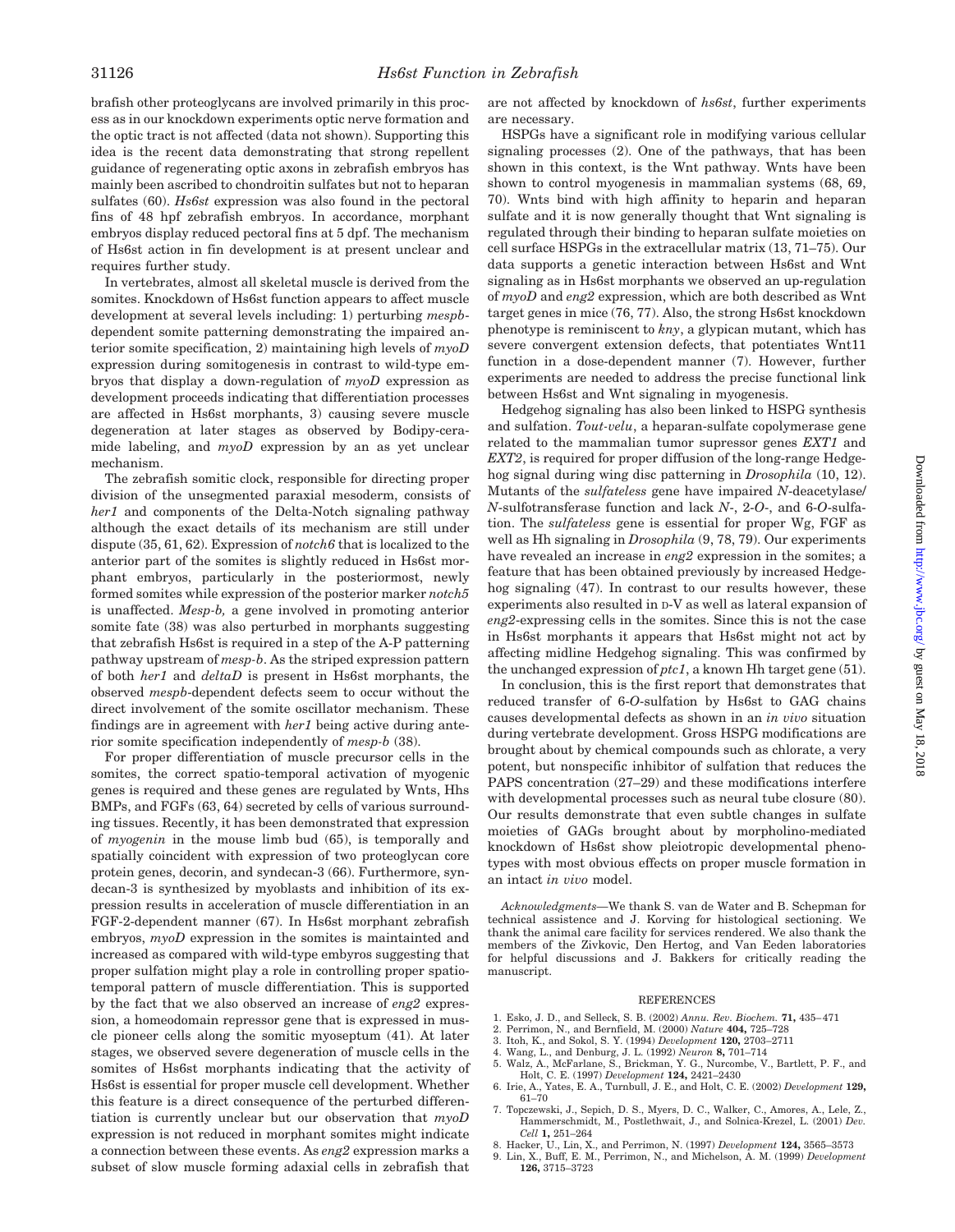- 10. Bellaiche, Y., The, I., and Perrimon, N. (1998) *Nature* **394,** 85–88
- 11. Lin, X., Wei, G., Shi, Z., Dryer, L., Esko, J. D., Wells, D. E., and Matzuk, M. M. (2000) *Dev. Biol.* **224,** 299–311
- 12. The, I., Bellaiche, Y., and Perrimon, N. (1999) *Mol. Cell* **4,** 633–639
- 13. Dhoot, G. K., Gustafsson, M. K., Ai, X., Sun, W., Standiford, D. M., and Emerson, C. P. J. (2001) *Science* **293,** 1663–1666
- 14. Bullock, S. L., Fletcher, J. M., Beddington, R. S., and Wilson, V. A. (1998) *Genes Dev.* **12,** 1894–1906
- 15. Ringvall, M., Ledin, J., Holmborn, K., van Kuppevelt, T., Ellin, F., Eriksson, I., Olofsson, A. M., Kjellen, L., and Forsberg, E. (2000) *J. Biol. Chem.* **275,** 25926–25930
- 16. Westerfield, M. (1994) *The Zebrafish Book*, University of Oregon Press, Eugene, OR
- 17. Delfert, D. M., and Conrad, H. E. (1985) *Anal. Biochem.* **148,** 303–310
- 18. Nasevicius, A., and Ekker, S. C. (2000) *Nat. Genet.* **26,** 216–220
- 19. Geisler, R., Rauch, G. J., Baier, H., van Bebber, F., Brobeta, L., Dekens, M. P., Finger, K., Fricke, C., Gates, M. A., Geiger, H., Geiger-Rudolph, S., Gilmour, D., Glaser, S., Gnugge, L., Habeck, H., Hingst, K., Holley, S., Keenan, J., Kirn, A., Knaut, H., Lashkari, D., Maderspacher, F., Martyn, U., Neuhauss, S., and Haffter, P. (1999) *Nat. Genet.* **23,** 86–89
- 20. Hammerschmidt, M., Pelegri, F., Mullins, M. C., Kane, D. A., van Eeden, F. J., Granato, M., Brand, M., Furutani-Seiki, M., Haffter, P., Heisenberg, C. P., Jiang, Y. J., Kelsh, R. N., Odenthal, J., Warga, R. M., and Nusslein-Volhard, C. (1996) *Development* **123,** 95–102
- 21. Lele, Z., Folchert, A., Concha, M., Rauch, G. J., Geisler, R., Rosa, F., Wilson, S. W., Hammerschmidt, M., and Bally-Cuif, L. (2002) *Development* **129,** 3281–3294
- 22. Kusche, M., Oscarsson, L. G., Reynertson, R., Roden, L., and Lindahl, U. (1991) *J. Biol. Chem.* **266,** 7400–7409
- 23. Habuchi, H., Tanaka, M., Habuchi, O., Yoshida, K., Suzuki, H., Ban, K., and Kimata, K. (2000) *J. Biol. Chem.* **275,** 2859–2868
- 24. Kjellen, L., and Lindahl, U. (1991) *Annu. Rev. Biochem.* **60,** 443–475
- 25. Lele, Z., Bakkers, J., and Hammerschmidt, M. (2000) *Genesis* **30,** 190–194
- 26. Ekker, S. C., and Larson, J. D. (2001) *Genesis* **30,** 89–93
- 27. Baeuerle, P. A., and Huttner, W. B. (1986) *Biochem. Biophys. Res. Commun.* **141,** 870–877
- 28. Humphries, D. E., and Silbert, J. E. (1988) *Biochem. Biophys. Res. Commun.* **154,** 365–371
- 29. Safaiyan, F., Kolset, S. O., Prydz, K., Gottfridsson, E., Lindahl, U., and Salmi-virta, M. (1999) *J. Biol. Chem.* **274,** 36267–36273 30. Rudnicki, M. A., Schnegelsberg, P. N., Stead, R. H., Braun, T., Arnold, H. H.,
- and Jaenisch, R. (1993) *Cell* **75,** 1351–1359
- 31. Weinberg, E. S., Allende, M. L., Kelly, C. S., Abdelhamid, A., Murakami, T., Andermann, P., Doerre, O. G., Grunwald, D. J., and Riggleman, B. (1996) *Development* **122,** 271–280
- 32. Muller, M., Weizsacker, E., and Campos-Ortega, J. A. (1996) *Development* **122,** 2071–2078
- 33. Haddon, C., Smithers, L., Schneider-Maunoury, S., Coche, T., Henrique, D., and Lewis, J. (1998) *Development* **125,** 359–370
- 34. Oates, A. C., and Ho, R. K. (2002) *Development* **129,** 2929–2946
- 35. Holley, S. A., Julich, D., Rauch, G. J., Geisler, R., and Nusslein-Volhard, C. (2002) *Development* **129,** 1175–1183
- 36. Westin, J., and Lardelli, M. (1997) *Dev. Genes Evol.* **207,** 51–63
- 37. Nomura-Kitabayashi, A., Takahashi, Y., Kitajima, S., Inoue, T., Takeda, H., and Saga, Y. (2002) *Development* **129,** 2473–2481 38. Sawada, A., Fritz, A., Jiang, Y., Yamamoto, A., Yamasu, K., Kuroiwa, A., Saga,
- Y., and Takeda, H. (2000) *Development* **127,** 1691–1702
- 39. Durbin, L., Sordino, P., Barrios, A., Gering, M., Thisse, C., Thisse, B., Brennan, C., Green, A., Wilson, S., and Holder, N. (2000) *Development* **127,** 1703–1713
- 40. Xu, Y., He, J., Wang, X., Lim, T. M., and Gong, Z. (2000) *Dev. Dyn.* **219,** 201–215
- 41. Devoto, S. H., Melancon, E., Eisen, J. S., and Westerfield, M. (1996) *Development* **122,** 3371–3380
- 42. Coutelle, O., Blagden, C. S., Hampson, R., Halai, C., Rigby, P. W., and Hughes,
- S. M. (2001) *Dev. Biol.* **236,** 136–150
- 43. Ekker, M., Wegner, J., Akimenko, M. A., and Westerfield, M. (1992) *Development* **116,** 1001–1010
- 44. Fjose, A., Njolstad, P. R., Nornes, S., Molven, A., and Krauss, S. (1992) *Mech. Dev.* **39,** 51–62 45. Yan, Y. L., Hatta, K., Riggleman, B., and Postlethwait, J. H. (1995) *Dev. Dyn.*
- **203,** 363–376
- 46. Lele, Z., and Krone, P. H. (1997) *Mech. Dev.* **61,** 89–98
- 47. Currie, P. D., and Ingham, P. W. (1996) *Nature* **382,** 452–455
- 48. Blagden, C. S., Currie, P. D., Ingham, P. W., and Hughes, S. M. (1997) *Genes Dev.* **11,** 2163–2175
- 49. Lewis, K. E., Currie, P. D., Roy, S., Schauerte, H., Haffter, P., and Ingham, P. W. (1999) *Dev. Biol.* **216,** 469–480
- 
- 50. Krauss, S., Concordet, J. P., and Ingham, P. W. (1993) Cell **75,** 1431–1444<br>51. Concordet, J. P., Lewis, K. E., Moore, J. W., Goodrich, L. V., Johnson, R. L.,<br>Scott, M. P., and Ingham, P. W. (1996) Development **122,** 2
- 52. Habuchi, H., Kobayashi, M., and Kimata, K. (1998) *J. Biol. Chem.* **273,** 9208–9213
- 53. Zhang, L., Beeler, D. L., Lawrence, R., Lech, M., Liu, J., Davis, J. C., Shriver, Z., Sasisekharan, R., and Rosenberg, R. D. (2001) *J. Biol. Chem.* **276,** 42311–42321
- 54. Kamimura, K., Fujise, M., Villa, F., Izumi, S., Habuchi, H., Kimata, K., and Nakato, H. (2001) *J. Biol. Chem.* **276,** 17014–17021
- 55. Braat, A. K., van de Water, S., Korving, J., and Zivkovic, D. (2001) *Genesis* **30,** 183–185
- 56. van der Sar, A. M., Zivkovic, D., and den Hertog, J. (2002) *Dev. Dyn.* **223,** 292–297
- 57. Heasman, J. (2002) *Dev. Biol.* **243,** 209–214
- 58. Halfter, W., Schurer, B., Yip, J., Yip, L., Tsen, G., Lee, J. A., and Cole, G. J. (1997) *J. Comp. Neurol.* **383,** 1–17
- 59. Karthikeyan, L., Flad, M., Engel, M., Meyer-Puttlitz, B., Margolis, R. U., and Margolis, R. K. (1994) *J. Cell Sci.* **107,** 3213–3222
- 60. Becker, C. G., and Becker, T. (2002) *J. Neurosci.* **22,** 842–853
- 61. Holley, S. A., Geisler, R., and Nusslein-Volhard, C. (2000) *Genes Dev.* **14,** 1678–1690
- 62. Jiang, Y. J., Aerne, B. L., Smithers, L., Haddon, C., Ish-Horowicz, D., and Lewis, J. (2000) *Nature* **408,** 475–479
- 63. Florini, J. R., and Magri, K. A. (1989) *Am. J. Physiol.* **256,** 701–711 64. Hirsinger, E., Jouve, C., Malapert, P., and Pourquie, O. (1998) *Mol. Cell. Endocrinol.* **140,** 83–87
- 65. Rawls, A., and Olson, E. N. (1997) *Cell* **89,** 5–8
- 66. Olguin, H., and Brandan, E. (2001) *Dev. Dyn.* **221,** 106–115
- 67. Fuentealba, L., Carey, D. J., and Brandan, E. (1999) *J. Biol. Chem.* **274,** 37876–37884
- 68. Cossu, G., and Borello, U. (1999) *EMBO* **24,** 6867–6872
- 69. Ridgeway, A. G., Petropoulos, H., Wilton, S., and Skerjanc, I. S. (2000) *J. Biol. Chem.* **275,** 32398–32405
- 70. Petropoulos, H., and Skerjanc, I. S. (2002) *JBC* **277,** 15393–153999
- 71. Bradley, R. S., and Brown, A. M. (1990) *EMBO J.* **9,** 1569–1575
- 72. Reichsman, F., Smith, L., and Cumberledge, S. (1996) *J. Cell Biol.* **135,** 819–827
- 73. Binari, R. C., Staveley, B. E., Johnson, W. A., Godavarti, R., Sasisekharan, R., and Manoukian, A. S. (1997) *Development* **124,** 2623–2632
- 74. Blair, S. S. (2001) *Sci. STKE* **101,** 1–3
- 75. Giraldez, A. J., Copley, R. R., and Cohen, S. M. (2002) *Dev. Cell* **2,** 667–676
- 76. Hoppler, S., Brown, J. D., and Moon, R. T. (1996) *Genes Dev.* **10,** 2805–2817
- 77. McGrew, L. L., Takemaru, K., Bates, R., and Moon, R. T. (1999) *Mech. Dev.* **87,** 21–32
- 78. Lin, X., and Perrimon, N. (1999) *Nature* **400,** 281–284
- 79. Toyoda, H., Kinoshita-Toyoda, A., Fox, B., and Selleck, S. B. (2000) *J. Biol. Chem.* **275,** 21856–21861
- 80. Yip, G. W., Ferretti, P., and Copp, A. J. (2002) *Development* **129,** 2109–2119<br>81. Bulow, H. E., Berry, K. L., Topper, L. H., Peles, E., and Hobert, O. (2002) Proc.<br>*Natl. Acad. Sci. U. S. A.* **99,** 6346–6351]